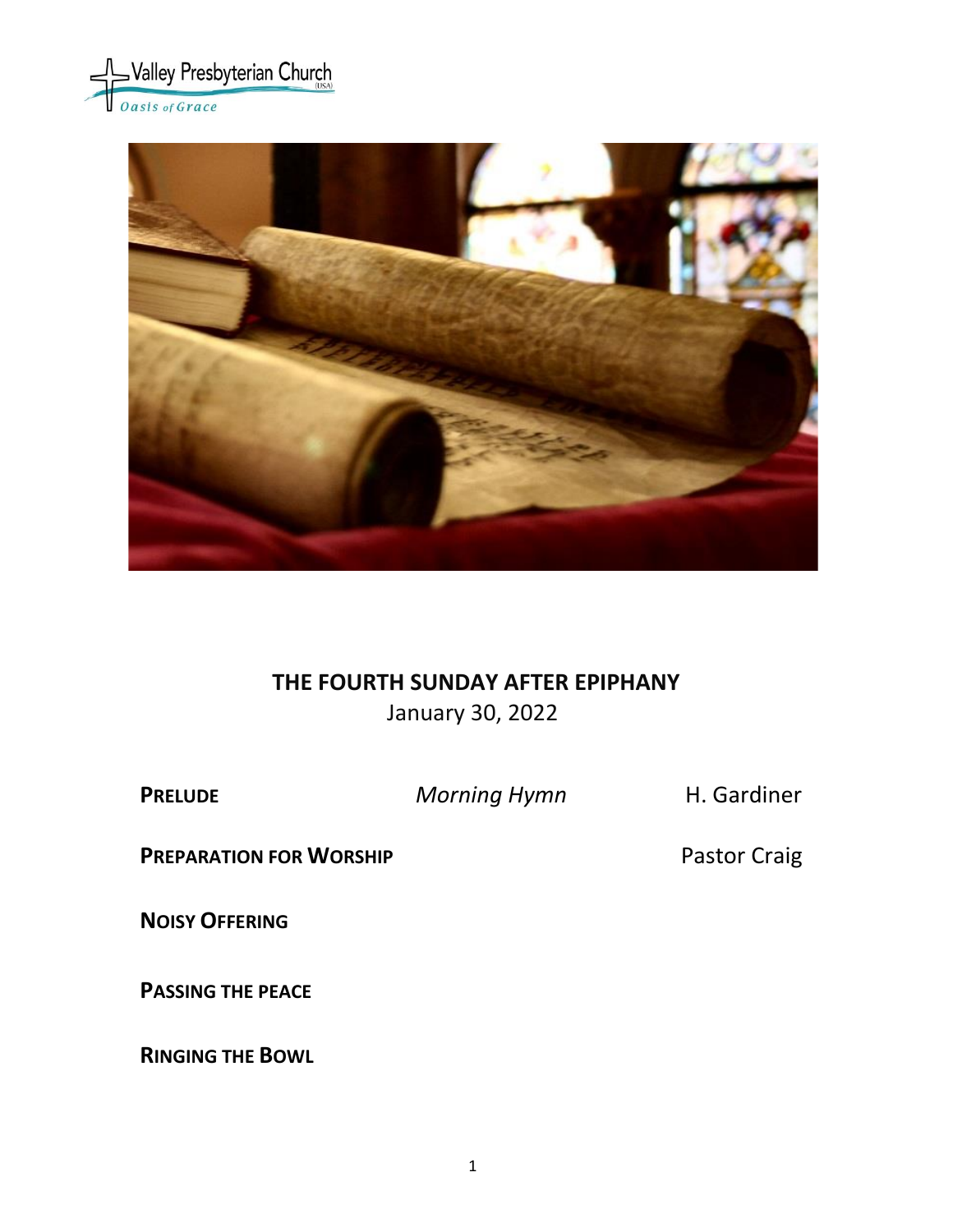asis of Grace

#### **CALL TO WORSHIP CALL TO WORSHIP**

God's Son called disciples to service. May we who have also heard his Call, rise up to follow where God leads, obedient to Jesus' perfect will. Great God, give us patience to speak good news to those who oppose us, help to those who may rage, so that following the way of Jesus we may rejoice even when rejected.

| <b><i><u>OPENING HYMN</u></i></b> | Come Sing, O Church, in Joy! | 305 |
|-----------------------------------|------------------------------|-----|
|                                   |                              |     |

## **UNISON PRAYER OF CONFESSION**

**Loving God, through your Son you have called us to repent of our sin, to believe the good news, and to celebrate the coming of your kingdom. Like Christ's first apostles, may we hear his call to discipleship, and forsaking old ways, proclaim the gospel of new life to a broken world. Anoint us with your Holy Spirit, that we too may bring good news to the poor, bind up the brokenhearted, and proclaim liberty to the captive. Transform the poverty of our nature by the riches of your grace, and in the renewal of our lives make known to us your glory.** 

## *(Silent prayer)* Amen

#### **POURING OUT THE WATERS / ASSURANCE OF PARDON**

Holy God confounds the world's wisdom in giving the kingdom to the lowly and pure in heart. Brothers and Sisters, believe the good news of the Gospel: In Jesus Christ, we are forgiven!

## **GLORIA PATRI** 581

Glory be to the Father, and to the Son, and to the Holy Ghost; as it was in the beginning, is now, and ever shall be, world without end. Amen, Amen.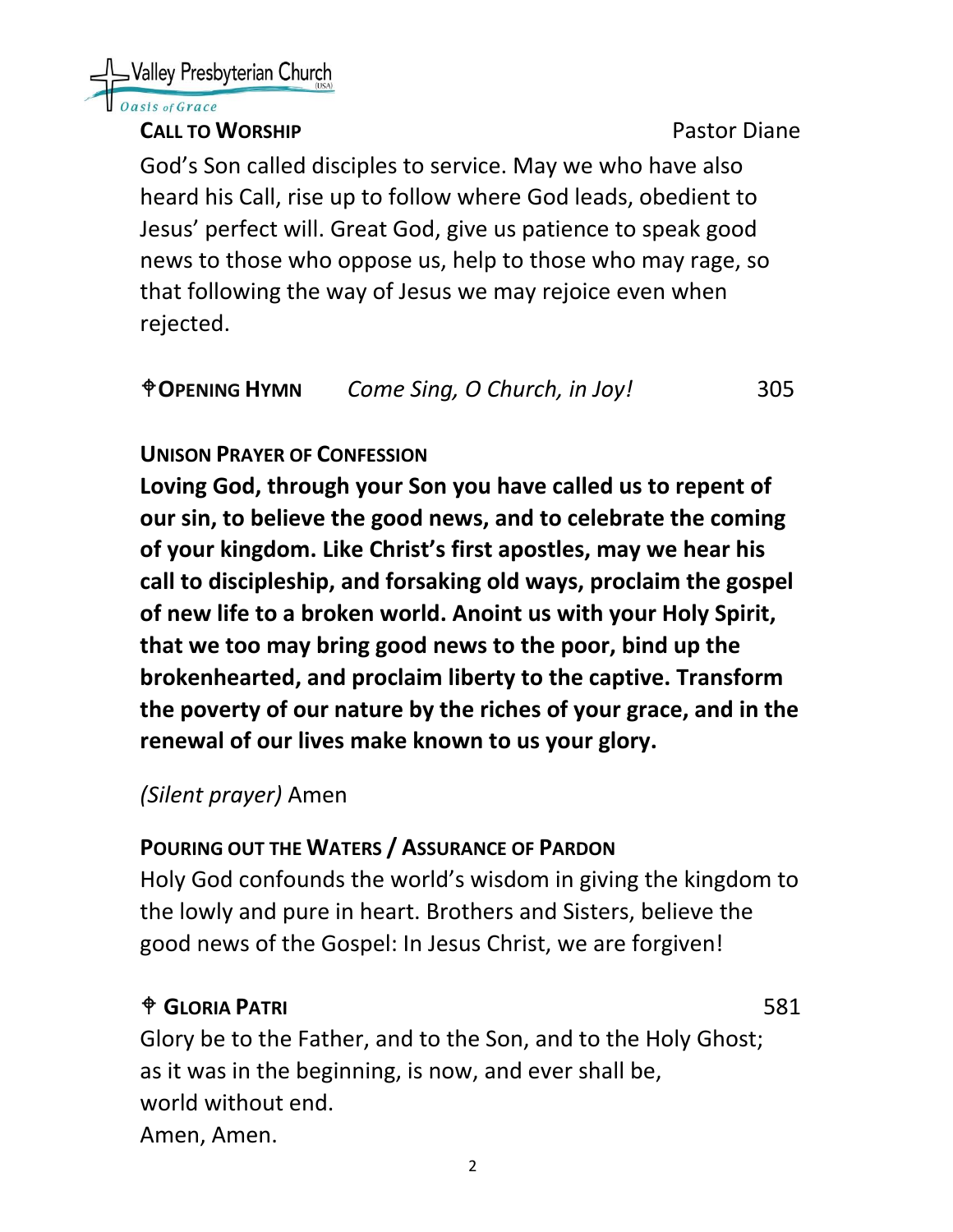

**ANTHEM** *Thy Word* W. Smith, A. Grant /Arr. J. Schrader Thy Word is a lamp unto my feet, and a light unto my path. When I feel afraid, think I've lost my way, still You're there right beside me. And nothing will I fear as long as You are near. Please be near me to the end.

Thy Word is a lamp unto my feet, and a light unto my path.

Fear not, I am with thee, O be not dismayed, for I am thy God, I will still give thee aid. I'll strengthen thee, help thee, and cause thee to stand, upheld by my righteous, omnipotent hand.

I will not forget Your love for me, and yet my heart forever is wandering. Jesus, be my guide, and hold me to Your side; and I will love You to the end.

Thy Word is a lamp unto my feet, and a light unto my path.

#### **PASTOR PRAYER AND LORD'S PRAYER**

**Our Father, who art in heaven, hallowed be thy name. Thy kingdom come, thy will be done, on earth as it is in heaven. Give us this day our daily bread; and forgive us our sins, as we forgive those who sin against us; and lead us not into temptation, but deliver us from evil. For thine is the kingdom and the power and the glory, forever. Amen**

**CHILDREN'S TIME**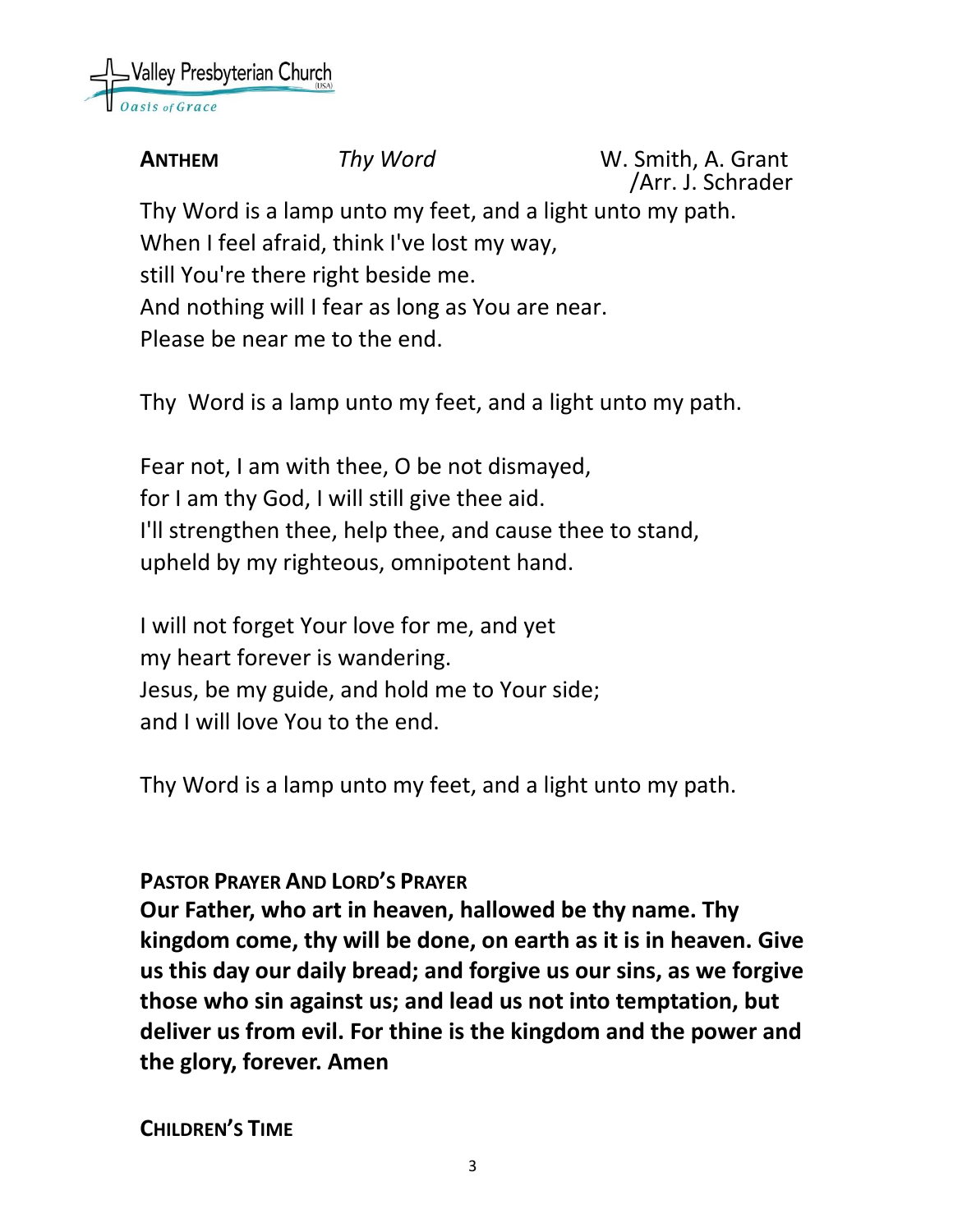Nalley Presbyterian Church

sis of Grace

**SCRIPTURES** Luke 4: 16-30 Jim Nelson He went to Nazareth, where he had been brought up, and on the Sabbath day he went into the synagogue, as was his custom. And he stood up to read. The scroll of the prophet Isaiah was handed to him. Unrolling it, he found the place where it is written:

"The Spirit of the Lord is on me, because he has anointed me to proclaim good news to the poor. He has sent me to proclaim freedom for the prisoners and recovery of sight for the blind, to set the oppressed free, to proclaim the year of the Lord's favor."

Then he rolled up the scroll, gave it back to the attendant and sat down. The eyes of everyone in the synagogue were fastened on him, and he began by saying to them, "Today this scripture is fulfilled in your hearing."

All spoke well of him and were amazed at the gracious words that came from his lips. "Isn't this Joseph's son?" they asked.

Jesus said to them, "Surely you will quote this proverb to me: 'Physician, heal yourself! Do here in your hometown what we have heard that you did in Capernaum.'"

"I tell you the truth," he continued, "no prophet is accepted in his hometown. I assure you that there were many widows in Israel in Elijah's time, when the sky was shut for three and a half years and there was a severe famine throughout the land. Yet Elijah was not sent to any of them, but to a widow in Zarephath in the region of Sidon. And there were many in Israel with leprosy in the time of Elisha the prophet, yet not one of them was cleansed—only Naaman the Syrian."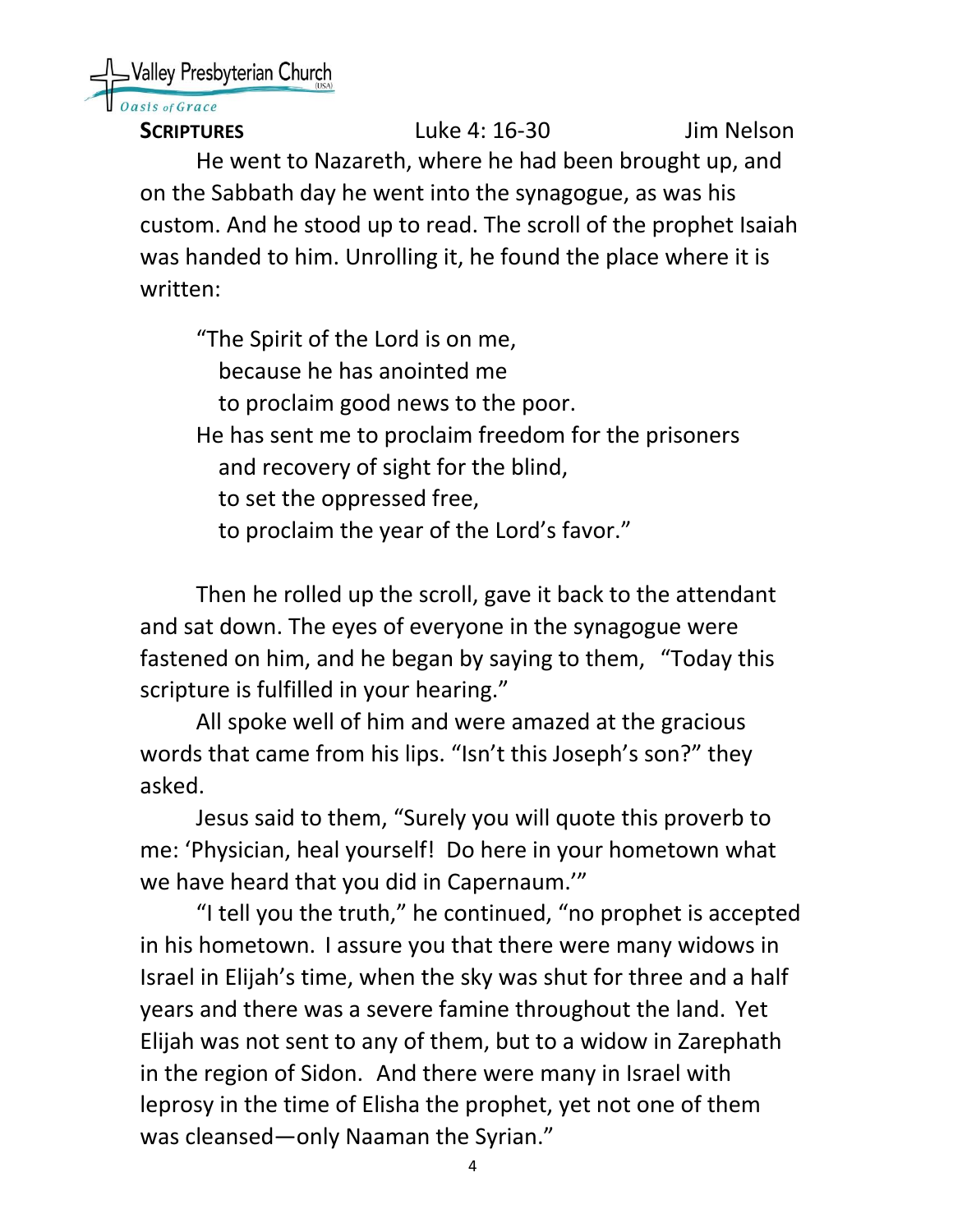Walley Presbyterian Church

is of Grace

All the people in the synagogue were furious when they heard this. They got up, drove him out of the town, and took him to the brow of the hill on which the town was built, in order to throw him off the cliff. But he walked right through the crowd and went on his way.

## I Corinthians 13: 1-13

If I speak in the tongues of men and of angels, but have not love, I am only a resounding gong or a clanging cymbal. If I have the gift of prophecy and can fathom all mysteries and all knowledge, and if I have a faith that can move mountains, but have not love, I am nothing. If I give all I possess to the poor and surrender my body to flames, but have not love, I gain nothing.

Love is patient, love is kind. It does not envy, it does not boast, it is not proud. It is not rude, it is not self-seeking, it is not easily angered, it keeps no record of wrongs. Love does not delight in evil but rejoices with the truth. It always protects, always trusts, always hopes, always perseveres.

Love never fails. But where there are prophecies, they will cease; where there are tongues, they will be stilled; where there is knowledge, it will pass away. For we know in part and we prophesy in part, but when perfection comes, the imperfect disappears.

When I was a child, I talked like a child, I thought like a child, I reasoned like a child. When I became a man, I put childish ways behind me. Now we see but a poor reflection as in a mirror; then we shall see face to face. Now I know in part; then I shall know fully, even as I am fully known.

And now these three remain: faith, hope and love. But the greatest of these is love.

## **SERMON "THE WORD IN OUR MOUTHS"**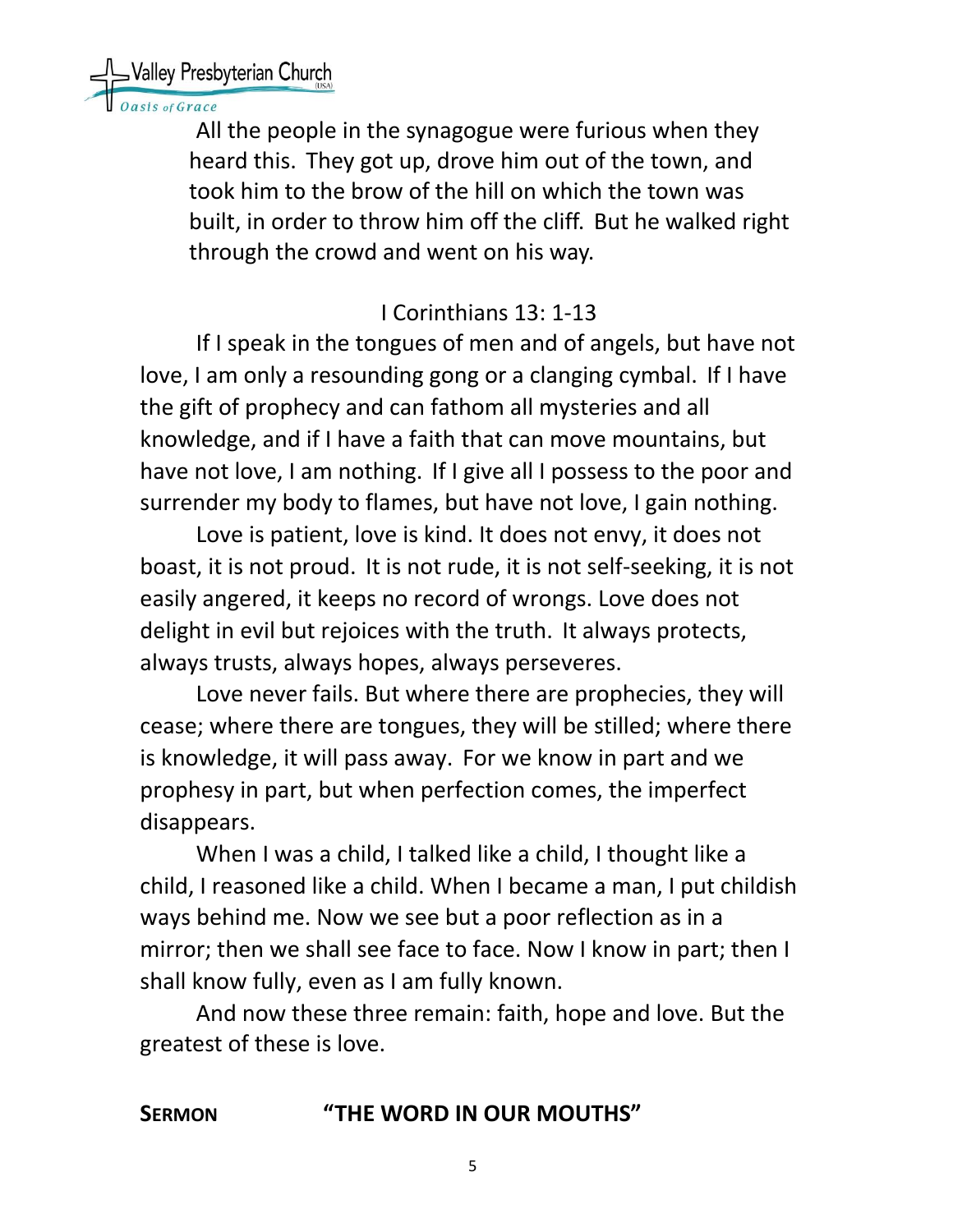Valley Presbyterian Church

## **THE AFFIRMATION OF FAITH** *The Apostles' Creed* 35

I believe in God, the Father almighty, maker of heaven and earth. And in Jesus Christ, his only Son, our Lord, who was conceived by the Holy Ghost, born of the Virgin Mary, suffered under Pontius Pilate, was crucified, dead, and buried; he descended into hell. The third day he rose again from the dead. He ascended into heaven and sitteth at the right hand of God the Father Almighty: from thence he shall come to judge the quick and the dead. I believe in the Holy Ghost, the holy catholic church, the communion of saints, the forgiveness of sins, the resurrection of the body, and the life everlasting. Amen.

| $\triangle$ HYMN         | Savior, like a Shepherd Lead Us                                                                | 187 |
|--------------------------|------------------------------------------------------------------------------------------------|-----|
| <b>CALL FOR OFFERING</b> |                                                                                                |     |
| <b>OFFERTORY</b>         | 'Tis So Sweet To Trust In Jesus Arr. D.L. McKechnie<br>(with <i>Claire de Lune</i> by Debussy) |     |
| Fellowship Register.     | *If you haven't already done so, please print your name in the                                 |     |

#### **DOXOLOGY** 606

Praise God from whom all blessings flow; Praise Him all creatures here below; Praise Him above, ye heavenly host; Praise Father, Son, and Holy Ghost. Amen.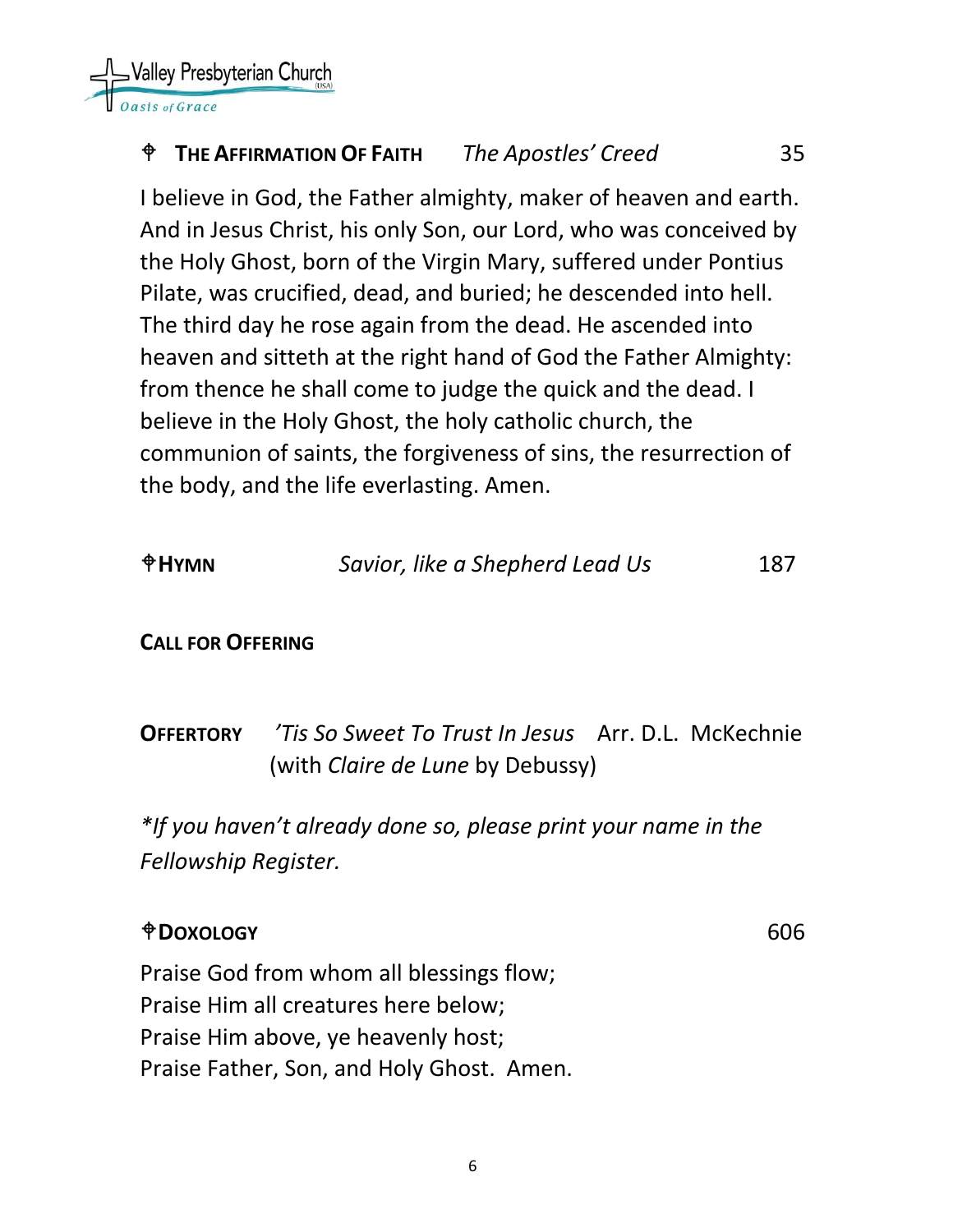

**PRAYER OF DEDICATION** 

| $\oplus$ HYMN | Amazing Grace, How Sweet the Sound | 169 |
|---------------|------------------------------------|-----|
|---------------|------------------------------------|-----|

#### **CHARGE AND BENEDICTION**

**CONGREGATIONAL RESPONSE** *Let There Be Peace on Earth*

Let there be peace on earth and let it begin with me. Let there be peace on earth, the peace that was meant to be. With God as our Creator, children all are we. Let us walk with each other in perfect harmony.

Let peace begin with me, let this be the moment now. With ev'ry step I take, let this be my solemn vow; To take each moment and live each moment in peace eternally. Let there be peace on earth, and let it begin with me.

**POSTLUDE** *Joyful, Joyful, We Adore Thee* with *Rondeau* Beethoven, Mouret/Arr. R. Lau

**All those who are able, please stand All Worship Services are available for replay on our website:** 

[www.valleypres.net](http://www.valleypres.net/)

**Flowers for the Sanctuary were provided by:** Geneva Halliday in honor of Rev. Diane Christopher.

**Please remember those currently or recently hospitalized or in rehabilitation:**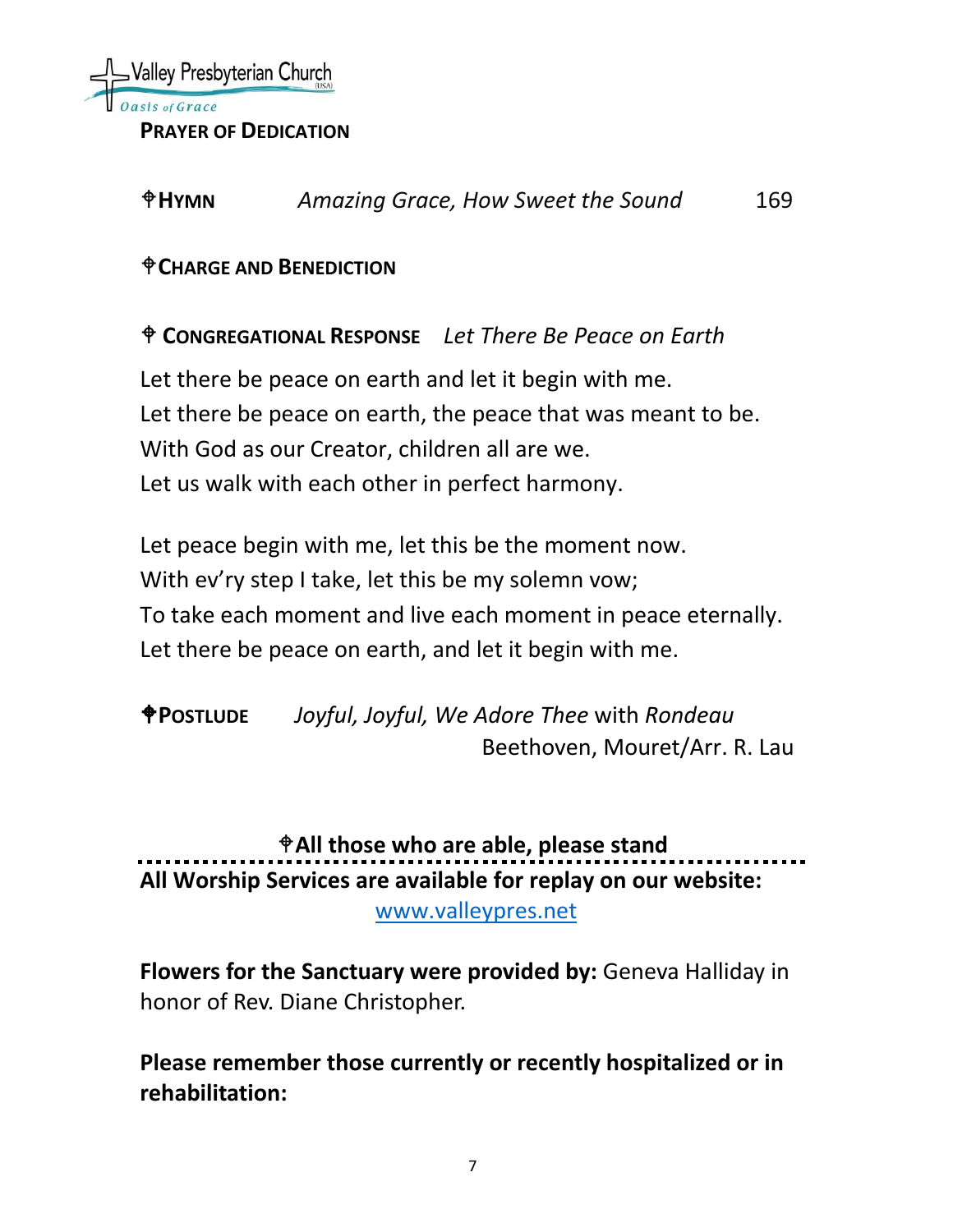

**The Noisy Offering Today** provides salary support to Pam and Dave Lovett, who are missionaries to Southern Asia.

|                                                          |  |         | VPC Financial - Attendance / On-Line Viewing Metrics   |       |  |
|----------------------------------------------------------|--|---------|--------------------------------------------------------|-------|--|
| Monthly Giving Support Contributions                     |  |         | Weekly Attendance / Viewing                            |       |  |
| December-2021                                            |  |         | Through Week #4 (1/23/22)                              |       |  |
| Monthly Giving Support                                   |  | 63,748  | Weekly Attendance Sanctuary                            | 216   |  |
| Monthly Giving Budget                                    |  | 51,404  | * YTD 2022 Attendance Sanctuary                        | 872   |  |
| *YTD Giving Support                                      |  | 683,097 | ** Weekly Viewing On-Line                              | 254   |  |
| *YTD Giving Budget                                       |  | 629,277 | ** YTD 2022 Viewing On-Line                            | 895   |  |
|                                                          |  |         | * YTD 2022 Attendance / On-Line                        | 1,767 |  |
|                                                          |  |         | * YTD 2021 Attendance Sanctuary                        | 323   |  |
| * YTD = Year to Date                                     |  |         | ** Number of on-line devices tuned into Sunday service |       |  |
| D. Brooks - VPC treasurer - dxb38@cox.net - 520-399-3959 |  |         | 2022 Per Capita is \$41.50 per member                  |       |  |

**WELCOME** to all who enter this place. Drink deeply of the living waters of God's grace as we worship together in spirit.

**VISITORS:** Consider yourself at home while you are here! Please pick up a Visitor's Information Packet, if you would like more information about our church, visit us at valleypres.net where you can sign up for our daily email blasts and monthly newsletter.

We are glad you have joined us today.

**THE ANNUAL CONGREGATIONAL MEETING** of the Valley Presbyterian Church will be TODAY, January 30, here in the Sanctuary, immediately following divine worship. Our Elders, Deacons and Nominating Committee have each been elected and installed. This annual meeting is for the purposes of approving the Terms of Call of our Pastors, and open discussion of any matters upon the faith of the congregation. Please come!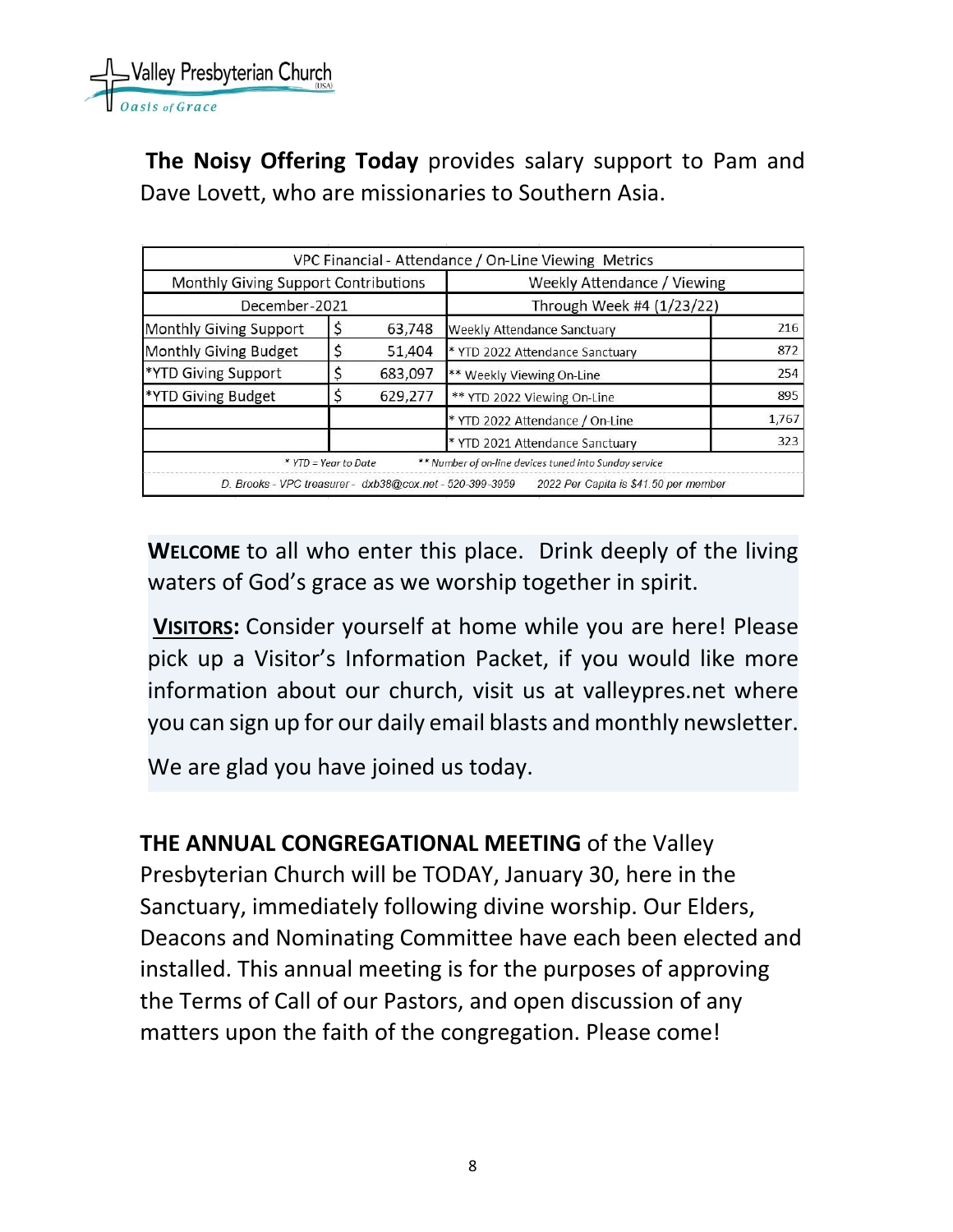

#### **GOSPEL HYMN SING**

Today we will celebrate the 5<sup>th</sup> Sunday of the month by having an Old-Time Gospel Hymn Sing at 4 p.m. in the Sanctuary. We will sing Gospel and spiritual tunes from the American evangelical tradition.

**PICTORIAL DIRECTORY** The photographer for our church Pictorial Directory will be here this week. Check the article in the February Valley Voice for what to expect at your appointment. If you need to cancel or change your appointment, please follow the instructions at the very top of the confirmation email you received at the time you booked your appointment. Can't find that confirmation? Check your SPAM folder - the sender is *Online scheduler*. Thank you for participating in making our Pictorial Directory the best it can be!

## **EXPLORING MEMBERSHIP CLASS,**

# **Thursdays: February 3, 10, 17, 10:00 – 11:30a.m. and Thursday, February 24, 8:00 – 9:00 a.m.**

The Exploring Membership Class is designed to answer your questions and take you through the steps toward membership. Contact Pastor Diane Christopher to register (520- 625-5023).

**JOIN US FOR EMPTY BOWLS,** February 19th, beginning at 10:00 A.M. This will be a walk-through event with wonderful raffle baskets and silent auction items to view. Soup will be to-go with many varieties to select from. Tickets are \$25.00 and will be on sale beginning today.